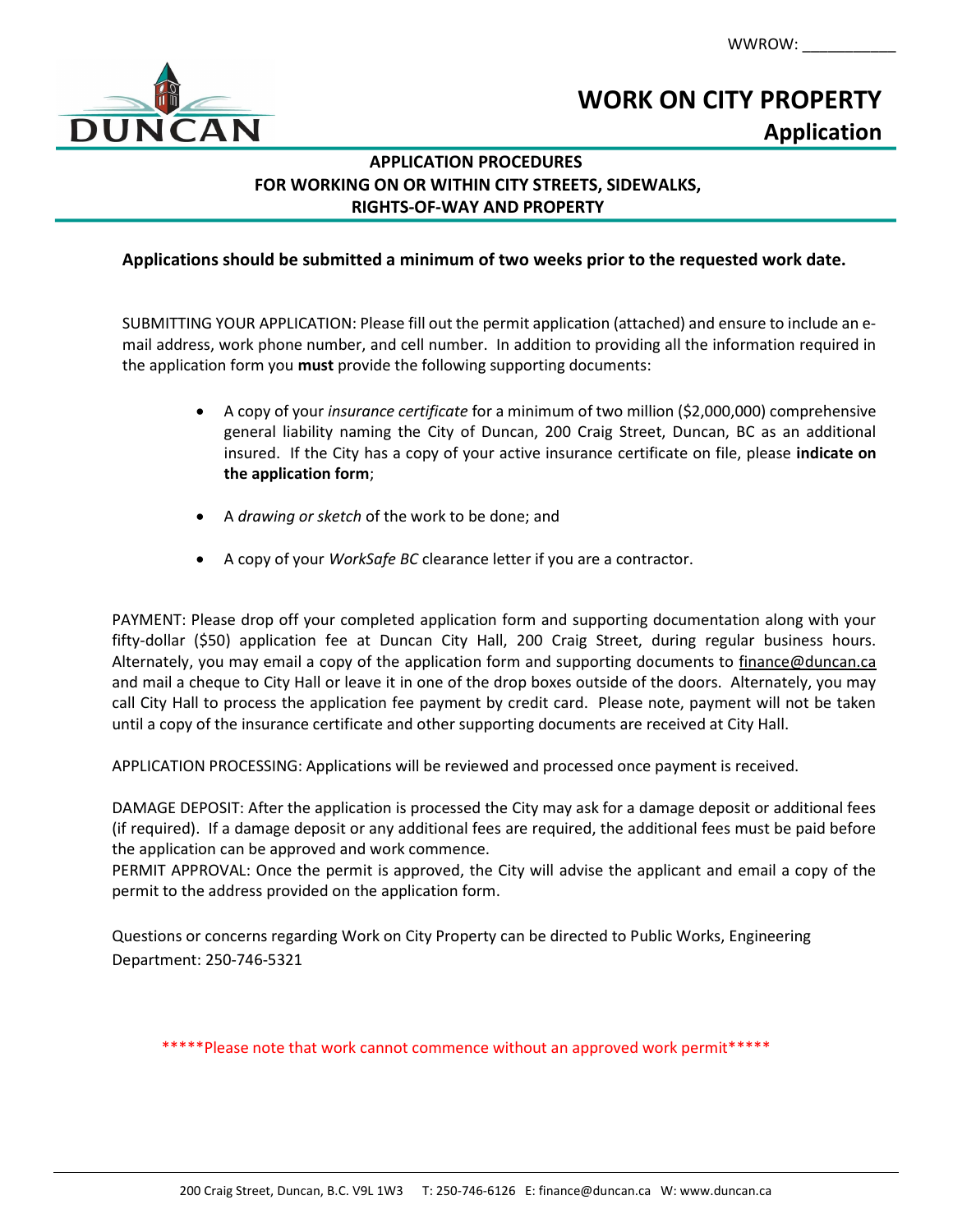

### WWROW:

# WORK ON CITY PROPERTY

Application

#### APPLICANT INFORMATION

| Name:                                                                                                              | Organization:        |              |  |  |
|--------------------------------------------------------------------------------------------------------------------|----------------------|--------------|--|--|
| Address:                                                                                                           | City:                | Postal Code: |  |  |
| Phone:                                                                                                             | Cell:                |              |  |  |
| Email:                                                                                                             | 24 Hr. Emergency No: |              |  |  |
| Is the applicant the same as the owner? Yes $\Box$ No $\Box$ If no, please complete an Authorization of Agent form |                      |              |  |  |

Personal information you provide on this form is collected pursuant to Section 26 of the Freedom of Information and Protection of Privacy Act and will only be used for the purpose of processing this application. Your personal information will not be released except in accordance with the Freedom of Information and Protection of Privacy Act. Questions about the collection of your personal information may be referred to the Corporate Services Coordinator by email: duncan@duncan.ca or phone: 250-746-6126.

#### WORK & LOCATION DETAILS

| Owner/Occupant:                                               |                         | <b>Street Address:</b> |                                 |  |  |
|---------------------------------------------------------------|-------------------------|------------------------|---------------------------------|--|--|
| Start Date:                                                   | <b>Completion Date:</b> |                        | <b>Estimated Value of Work:</b> |  |  |
| Hours of work each day:                                       |                         |                        |                                 |  |  |
| Requesting Placement of Waste Container (\$10 per day) $\Box$ |                         | From:                  | To:                             |  |  |
| Description of work:                                          |                         |                        |                                 |  |  |
|                                                               |                         |                        |                                 |  |  |

Description of Street/Sidewalk Closure Necessary (or drawing attached):

#### SUPPORTING DOCUMENTS

Proof of Liability & Property Damage Insurance of not less than two million dollars (\$2,000,000) naming the City of Duncan as additional insured

Two sets of drawings detailing proposed construction & location

 $\Box$  Copy of WorkSafe BC Clearance Letter (if you are a contractor)

#### SIGNATURE

In consideration of the granting of this permit, I/we agree to release and indemnify the City of Duncan, its Council Members, employees and agents from and against all liability, demands, claims, causes of actions, suits, judgements, losses, damages, cost, expenses of whatever kind which I/we or any other person, partnership or corporation of my/our/their respective heirs, successors, administrators or assignees may have or incur in consequence of or incidental to the granting of this permit or any inspection, failure to inspect, certification, approval, enforcement or failure to enforce the City of Duncan bylaws and I/we agree that the City of Duncan owes me/us no duty of care in respect of these matters.

| <b>Name</b> | Signature | <b>Date</b> |
|-------------|-----------|-------------|
|             |           |             |

#### CONDITIONS OF APPROVAL:

In the event a permitted encroachment on City property is for the exclusive, sole use of a property or property owner, the City shall issue an encroachment agreement to the property owner permitting the encroachment and may require sufficient liability insurance to protect the City's interests. In the event such required insurance is permitted to lapse by the property owner, the City may remove the encroachment at the property owner's expense.

Prior to the commencement of construction, the contractor shall:

Arrange for Certified Traffic Control personnel to direct traffic;